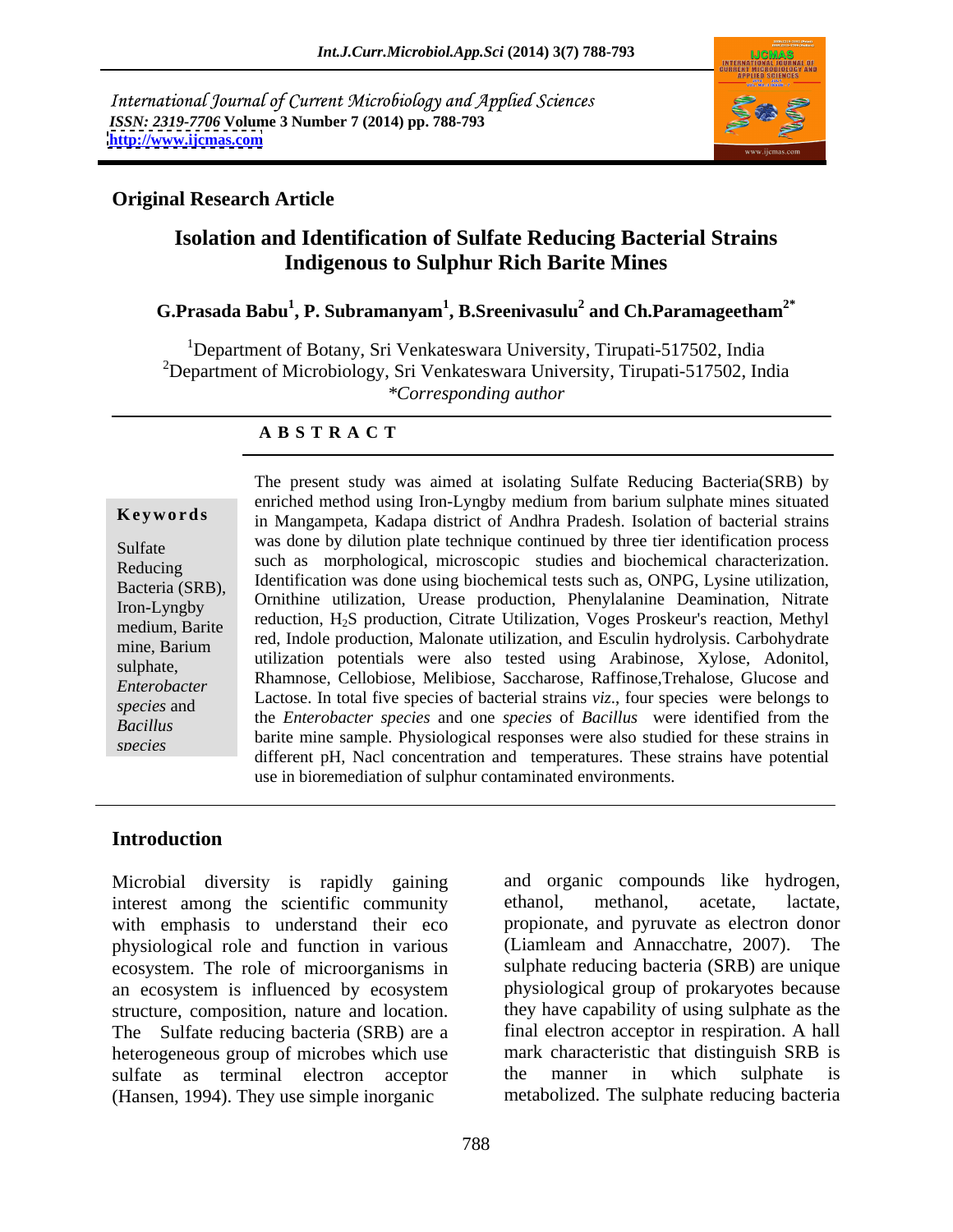not only for their ability to reduce metal sulphide but also for formation of insoluble<br> **Collection of sample** metal sulfide thus removing toxic metals from waste water (Hoa *et al*., 2007; Biswas

Barite  $(BaSO<sub>4</sub>)$  is a sulphur rich deposit generally arising from mixing of soluble<br>collected samples were placed in sterile Barium containing fluids with sulphate rich fluids. Abiotic oxidation of sulphide to sulphate leads to barite deposition  $\frac{1}{2}$  storm and  $\frac{1}{2}$  denotes the sulphate sulphate (Plummer, 1971). Alternatively barium leads brines may mix barite formation (Kasiser, 1987; Williams Jones *et al*, 1992).Basically barium is an alkaline earth element which<br>in the mine samples were done by occurs as a trace metal in igneous and sedimentary rocks. In nature it occurs principally in combined states as Barite  $(BaSo<sub>4</sub>)$  and Witherite  $(BaCo<sub>3</sub>)$ . Barium precipitates as the mineral barite(barite).<br>Even though recent investigations have  $\frac{1}{2}$  bacteria and the ingradients of the medium shown that Barium (Ba) may serve as an indicator of palio oceanographic and modern conditions, a better understanding of its biogeochemistry is required before confident interpretation of its distribution and reaction ways are possible. Barium has a low solubility from Barite but it has been observed that laboratory cultures of sulphate bacteria have been indicated as good candidates for barium solubilisation from  $\frac{1}{2}$  measured in Clynnel medium and barite. The present study intends to isolate  $\frac{\text{were}}{\text{stored at } -20^0\text{C}}$ . SRB which will help to mitigate the toxic effects of Ba in Eukaryotic and Prokaryotic cells.

The bedded barite deposits are located at Mangampeta (Lat.  $14^{\overline{0}}.01^{\overline{0}}$  N; long  $70^{\overline{0}}$  19 E) identification of structural charact<br>in Kadapa district Andhra Pradesh (Fig.1) Gram '+'ve or Gram '-'ve nature. in Kadapa district, Andhra Pradesh (Fig-1). It is included in the survey of India Topo sheet No.57 N/8. This is the single largest **Biochemical studies** deposit of its kind in the world. The mining activity is generally conducted as opencast

are one of the wide technological interest and underground mining. Sulfur Content is high in this area.

### **Collection of sample**

*et al*., 2008). from different operating opencast mines. Barite mine samples have been collected The samples collected were from old ore deposits using randomised block design. The collected samples were placed poly bags and brought to the laboratory and stored at  $4^0C$  until further processing.

### **Isolation and pure culture preparation**

Isolation of native microorganisms present in the mine samples were done by selective isolation and enrichment method using Iron Lyngby *Medium* (Lorentzen et al., 2003). This medium is generally used for the isolation of sulphur oxidizing bacteria and the ingradients of the medium are Peptone - 20g/l; Yeast Extract - 3g/l; Ferric Citrate - 0.3g/l; Sodium Thiosulphate - 0.3g/l; NaCl-5g/l at pH 7.5. Isolation of native microorganisms present in the mine samples were done by dilution plate technique. From the cultured plates the morphologically different strains were isolated and grown on the same medium for pure culture preparation. The plates were incubated at  $37^{\circ}$ C for 24hr. Pure cultures  ${}^{0}C$  for 24hr. Pure cultures were preserved in Glycerol medium and stored at  $-20^0C$ .

### **Morphological and Microscopic studies**

**Materials and Methods** basing on their shape, size, elevation, *Study area* and the structure of the individual structure of the individual structure of the individual structure of the individual structure of the individual structure of the individual structure of the individual struc  $^{0}$ .01<sup>'</sup> N; long 70<sup>0</sup> 19<sup>'</sup>E) identification of structural characteristic and The colony characteristics were studied margin, surface, colour and structure of the colony. Microscopic studies of the isolated strains were done by Gram staining for Gram  $+$ 've or Gram  $-$ 've nature.

### **Biochemical studies**

Various biochemical tests were carried out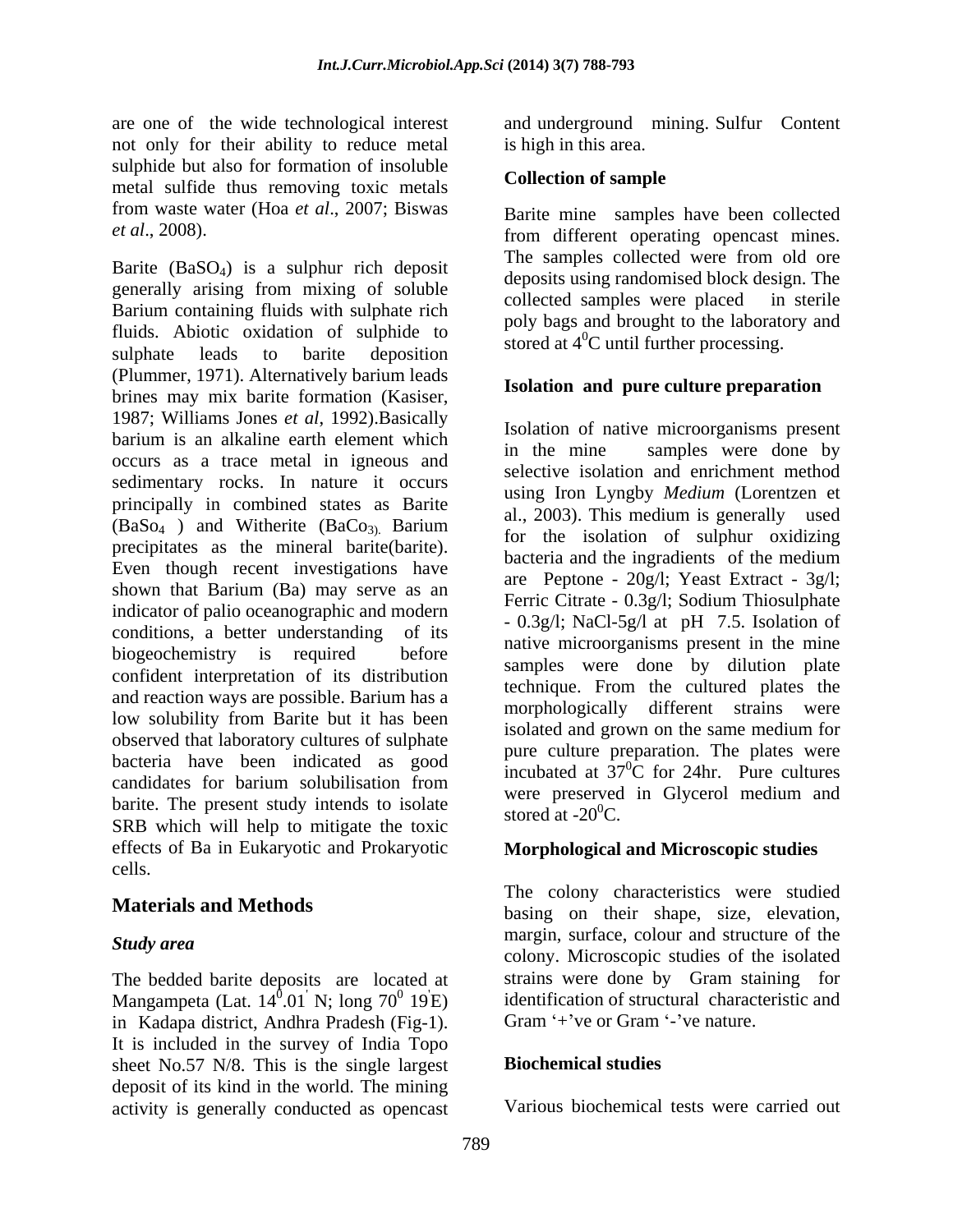to characterize the isolated bacterial strains. The tests include ONPG, Lysine utilization, deamination, H<sub>2</sub>S production, Citrate Ornithine utilization, Urease production, Voges Proskauer's reaction, Methyl red, Indole prodduction, Malonate utilization, Esculine hydrolysis, Oxidase production, Arabinose, Xylose, Adonitol, Rhamnose, Cellobiose, Melibiose, Saccharose, Raffinose, Trehalose, Glucose and Lactose

petri plates five different strains were 1.5 mm. The isolate was found to be Gram cultured repeatedly several times to obtain the pure culture and named as CSRB-1, deamination, H<sub>2</sub>S production. Citrate two principal groups of bacteria *i.e.,* Gram This isolate was found to be Gram negative, utilization, Voges Proskauer' reaction, tests it was found that the bacteria is utilize Arabinose, Xylose, Adonitol, Ornithine Utilization, Methyl red test and nitrate reduction and negative for ONPG,

phenylalanine deamination, nitrate Indole production, Malonate utilization, and reduction, H<sub>2</sub>S production. Citrate utilization Esculin Hydrolysis. The isolate was able to Lysine utilization, Phenylalnine deamination,  $H_2S$  production, Citrate Voges Proskauer's reaction, utilize Cellobiose, Melibiose, Saccharose, Raffinose, Trehalose and Glucose and utilize Arabinose, Xylose, Adonitol, Rhamnose and Lactose.

utilizations. identified as *Enterobacter sp..* The isolate **Results and Discussion** yellow in colour and margin was entire From the distinct isolated colonies in the complete incubation was measured as  $0.1$ selected on the basis of distinct negative rod shaped bacteria. Biochemical morphological characteristics such as colony tests showed positive for Nitrate reduction, shape, size, margin, colour and elevation as Methyl red and Esculin hydrolysis and given Table-1. The selected strains were sub negative for ONPG, Lysine utilization, CSRB-2, CSRB-3, CSRB-4, CSRB-5. These utilization, Voges Proskauer's reaction, pure strains were subjected to Microscopic, Indole production, and Malonate utilization. biochemical and growth characteristics. The The carbohydrates Saccharose, Trehalose, Gram staining was carried out for five and Glucose are utilized by the isolate. But, bacterial strains to differentiate between Arabinose, Xylose, Adonitol, Rhamnose, positive and Gram negative nature and their Lactose were not utilized by the isolates. shape such as *Bacilli* or *Cocci* etc., were Due to the presence/absence of the above studied. Further, various biochemical tests results the isolate was identified as *Bacillus*  related to the characterization of bacteria *sp.* The isolate CSRB-3 was found to be were carried out to identify them (Table-2). circular in shape, white in colour and the The carbohydrate utilization profiles were margin was lobate having umbonate also studied. The isolate CSRB-1 was found elevation. The isolate was positive for to be circular in shape, cream in colour and Nitrate reduction, H2S production, Methyl the margin was lobate having crenate red, Esculin hydrolysis and negative for elevation. The colony size after 24 hours incubation, Urease, incubation was measured as 0.1 - 1.2mm. Interpretational phenylalanine deamination, Citrate rod shaped bacteria. From the biochemical Indole, Malonate utilization and unable to facultative anaerobe. The isolate also Rhamnose, Cellobise, Melibiose, Raffinose, showed positive for Urease production, and Lactose. So isolate was identified as Due to these results the isolate was CSRB-2 was found to be circular in shape, having flat elevation. The colony size after 1.5 mm. The isolate was found to be Gram Ornithine utilization, Phenylalnine deamination,  $H_2S$  production, Citrate Cellobiose, Melibiose, Raffinose and ONPG, Lysine utilization, Urease, phenylalanine deamination, Citrate utilization, Voges Proskauer utilize Arabinose, Xylose, Adonitol, *Enterobacter sp.*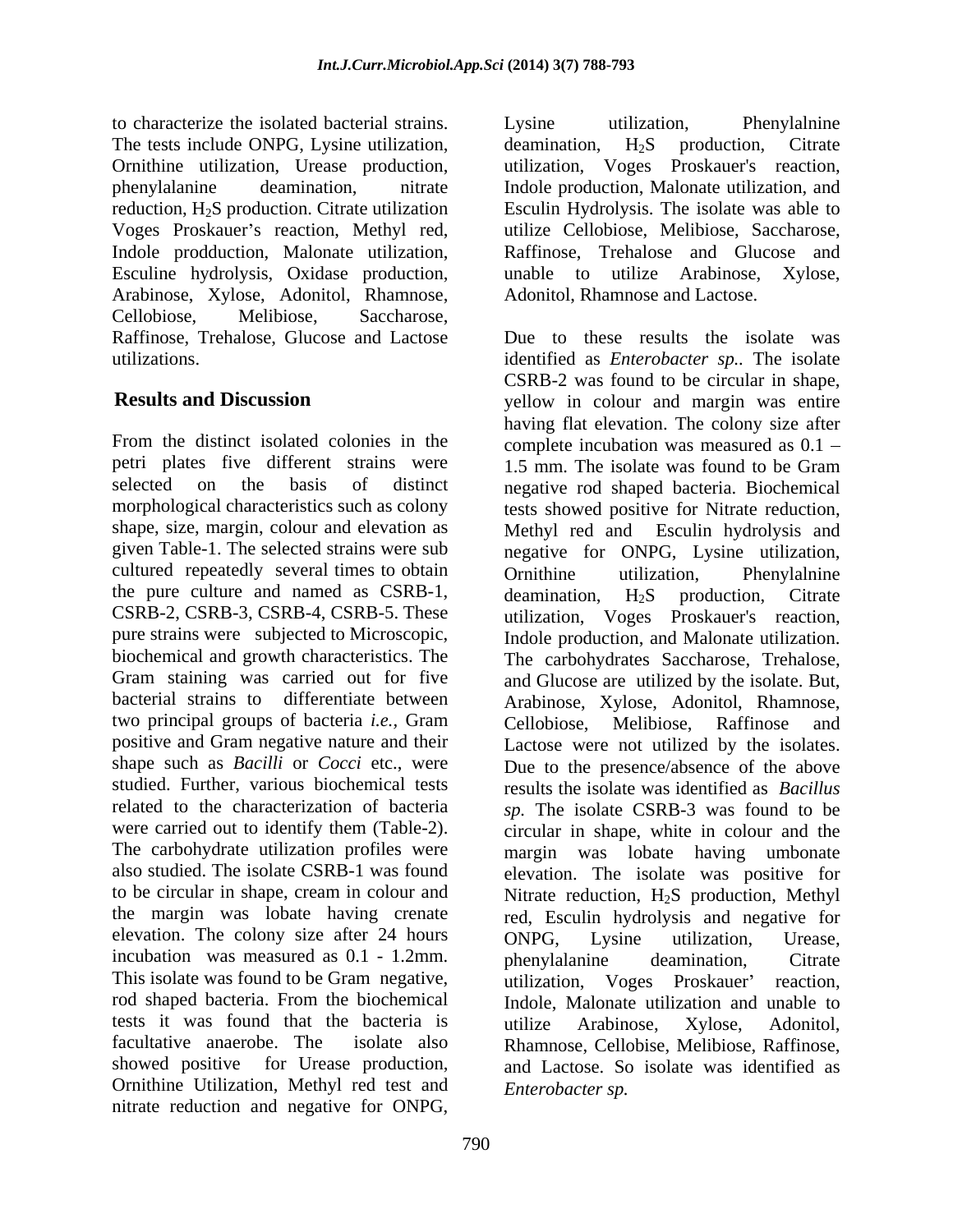| S.No           | Name of the Test             | CSRB-1        | $CSRB-2$                 | CSRB-3 | CSRB-4 | CSRB-5     |
|----------------|------------------------------|---------------|--------------------------|--------|--------|------------|
|                | <b>Gram Staining</b>         |               |                          |        |        |            |
|                | ONPG                         | $\sim$ $\sim$ | $\sim$                   |        |        | $ -$       |
|                | <b>Lysine Utilization</b>    | $\sim$ $-$    | $\sim$ $-$               | $\sim$ | $\sim$ | $\sim$ $-$ |
|                | <b>Orthinine Utilization</b> | $\sim$ $\sim$ | $\sim$                   | $\sim$ |        |            |
|                | Urease                       |               | $\sim$                   |        | $+/-$  | $+/-$      |
|                | Phenylalanine                |               |                          |        |        |            |
|                | Deamination                  |               |                          |        |        |            |
|                | Nitrate Reduction            |               |                          |        |        |            |
| 8 <sup>8</sup> | H <sub>2s</sub> Utilization  |               | $\sim$                   |        |        |            |
|                | Citrate Uilization           |               | $\overline{\phantom{0}}$ |        |        |            |
| $\frac{10}{1}$ | Voges Proskauer's            | $\sim$ $\sim$ | $\sim$                   |        | $+/-$  |            |
| 11             | Methyl Red                   |               |                          |        |        |            |
| 12             | Indole                       | $\sim$        | $\sim$                   |        | $\sim$ | $\sim$ $-$ |
| 13             | Malonite Utilization         |               |                          |        |        |            |
| 14             | <b>Esculin Hydrolysis</b>    |               |                          |        |        |            |

**Table.1** Biochemical Characteristics of Sulfate reducing Bacteria

**Table.2** Carbohydrate Utilization Potentials of sulfate Reducing Bacteria

| S.No                                | Name of the Carbohydrate   CSRB-1 |               | $\vert$ CSRB-2 $\vert$ CSRB-3 |               | $\sum$ CSRB-4 | $CSRB-5$                 |
|-------------------------------------|-----------------------------------|---------------|-------------------------------|---------------|---------------|--------------------------|
|                                     | Arabinose                         |               |                               | $\sim$ $-$    |               |                          |
|                                     | Xylose                            |               |                               |               |               |                          |
|                                     | Adonitol                          |               |                               |               |               |                          |
|                                     | Rhamnose                          | $\sim$        |                               | $\sim$        |               |                          |
|                                     | Cellobiose                        | $+/-$         | $+/-$                         | $\sim$ $\sim$ |               |                          |
| റ                                   | Melibiose                         | $+/-$         |                               |               |               |                          |
|                                     | Saccharose                        | $+/-$         |                               |               |               |                          |
| -8                                  | Raffinose                         | $+/-$         |                               |               |               |                          |
| - 0                                 | Trehalose                         |               |                               |               |               |                          |
| 10                                  | Glucose                           |               |                               |               |               |                          |
| the control of the control of<br>11 | Lactose                           |               |                               |               |               |                          |
| 12                                  | Oxidase                           | $\sim$ $\sim$ |                               |               |               | $\overline{\phantom{a}}$ |

The isolate CSRB-4 was found to be Cellobiose, Saccharose, Raffinose, circular in shape, cream in colour and the margin was lobate having flat elevation. The colony size after complete incubation was measured as  $0.1 - 1.5\mu$ m. This isolate was found to be Gram negative. The result circular in shape, yellow in colour and the of biochemical tests positive for Nitrate margin was entire having flat elevation. reduction, H<sub>2</sub>S production, Esculin The colony size was after complete The isolate CSRB-4 was found to be<br>
circular in shape, cream in colour and the<br>
margin was lobate having flat elevation.<br>
The colony size after complete incubation<br>
was measured as  $0.1 - 1.5\mu$ m. This isolate<br>
was found t

comes under the genera *Enterobacter sp.*

The isolate CSRB-5 was found to be incubation was measured as Gram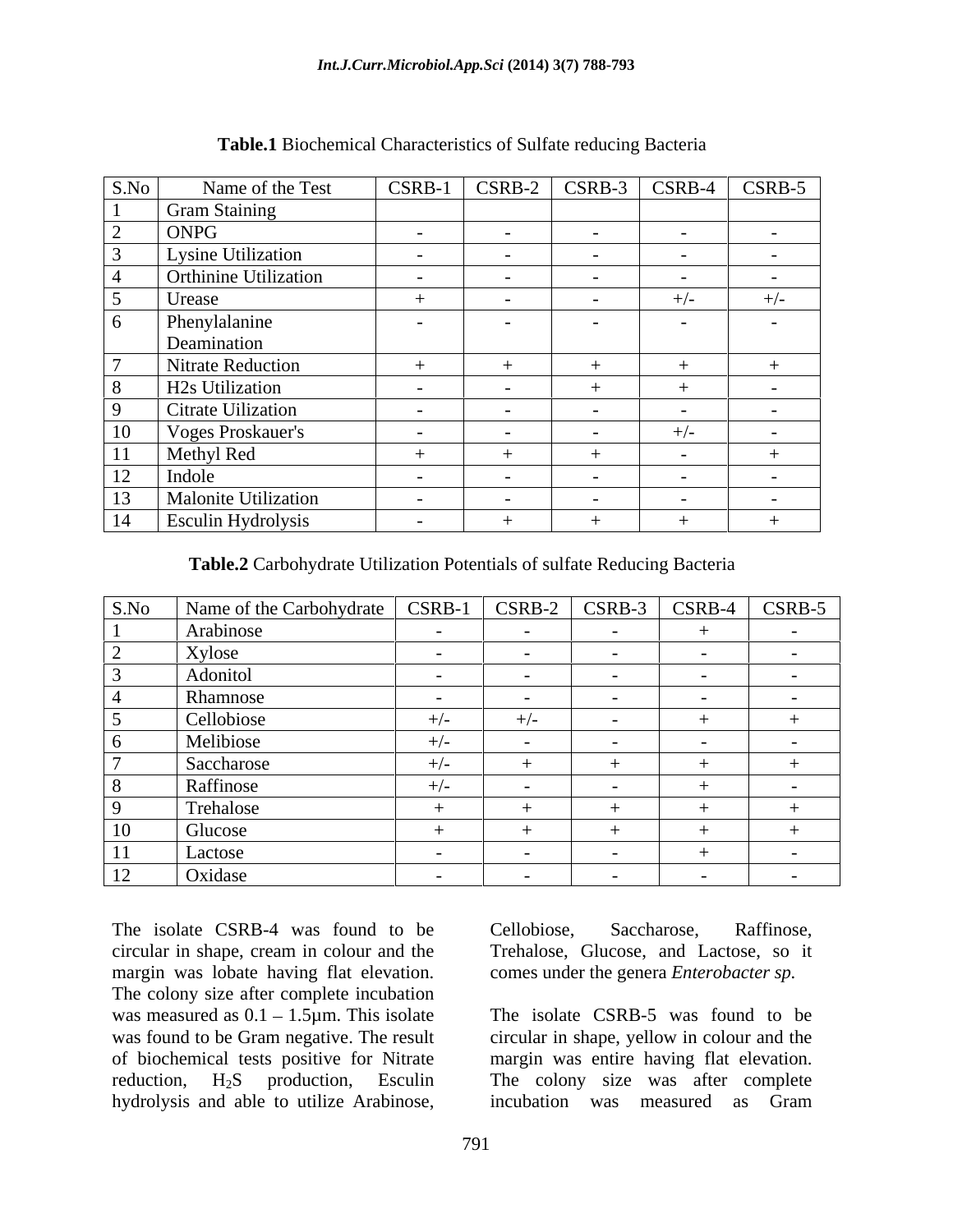negative rods. Due to yellow colour pigment production it comes under Philip, L., Iyengar, L. and Venkobachar, E*ntrerobacteriaceae* family. The C. 1998. Cr (VI) reduction by Bacillus biochemical tests include H<sub>2</sub>S production, coagulans isolated from contaminated methyl red, Esculin hydrolysis and able to Glucose. Therefore the isolate was

Morphological, cultural, physiological and biochemical characteristics of bacterial 25<sup>th</sup> -27<sup>th</sup> November Jaipur p. 173 isolates from different environments have (Abstract). been studied by various workers (Gahan *et*  Gahan, C. S., Samal, S. K., Pradhan, N., *al.,*2005, Dhal and Thatoi, 2007, Elizabeth *et al*.,2008). Venugopal *et al*., 2000 suggested that application of indigenously and available microbes has immense potential as bioremediating agents. The organisms isolated from barite mines also would have immense potential applications in *International Conference on Emerging* bioremediation of sulphur or *Trends in Mineral Processing and* desulpharization process. Lakshman raj *et al*., (2012) isolated the sulfur specific microorganisms from Indian refinery plant Biswas, K.C., N.A. Woodards, H. Xu and sites and used in desulfurization process. In his studies he identified *Enterobacter sp*., and *Pseudomonas sp.,* Similarly, bacteria. Biometals, 22: 131-139. *Bacillus species* were also isolated from oil contaminated soil and used in reducing prokaryotes. Antonie Van Biodiesulfurization (Kalyani *et al*.,2012) .Philip *et al*., (1998) found that *Bacillus* species were also involved in heavy metal **Annachastrical** Annachastrical 2007. Lead removal reductions. Bacterial reduction of heavy metal by *Enterobacter* has also been reported (Ehrlich,1996; Shen,1950). The sulphur oxidizing bacteria are major potential applications in 2007. Electron donors for biological biodesulfurization, biodenitrogenation, sulfate reduction. Biotechnol. Adv., biodemetallization , and biotransformation of heavy crude oils into lighter crude oils sulphur contaminated and heavy metal Econ. Geol. 66, 252–258. contaminated soils. Kaiser C. J., Kelly W. C., Wagner R. J.,

Ehrlich, H. L., 1996. Geomicrobiology. 3

ed. Dekker. New York, USA.

- coagulans isolated from contaminated soils. *J. Environ. Eng.* 124: 1165-1170.
- utilize Cellobiose, Saccharose, Trehalose, Venugopal, M. N., Manjunatha, H., identified as *Enterobacter sp.* hydrocarbon degrading bacteria in Kanunasagar, I. 2000. Incidence of petroleum refinery effluent. Microbiotech 2000.  $41<sup>st</sup>$  Annual conf. st Annual conf. (Abstract).
	- Kar, R. N., Sukala, L. B., Pandey, V. M., and Misra, V. N., 2005. Isolation characterization of Bacterial Strains Available in Uranium Mine water from Jaduguda. In: Vibhuti N. Misra, S. C. Das, T. Subbaiah (ed.) *Extractive Metallurgy.* ALLIED/; Pub. PVT. LTD. New Delhi, 157-165.
	- L.L. Barton, 2008. Reduction of molybdate by sulfate-reducing
	- Hansen, T.A., 1994. Metabolism of sulfate Leeuwenhoek, 66: 165-185.
	- Hoa, T.T.H., W. Liamleam and A.P. Annachhatre, 2007. Lead removal through biological sulfate reduction process. Bioresour. Technol., 98: 2538-2548.
	- Liamleam, W. and A.P. Annachhatre, 25: 452-463. Plummer L. N. (1971) Barite deposition in Central Kentucky. Econ. Geol. 66, 252–258.
- **References** geochemical controls of mineralization rd district. Econ. Geol. 82, 719 734.and Shanks W. C. (1987) Geologic and in the southeast Missouri barite